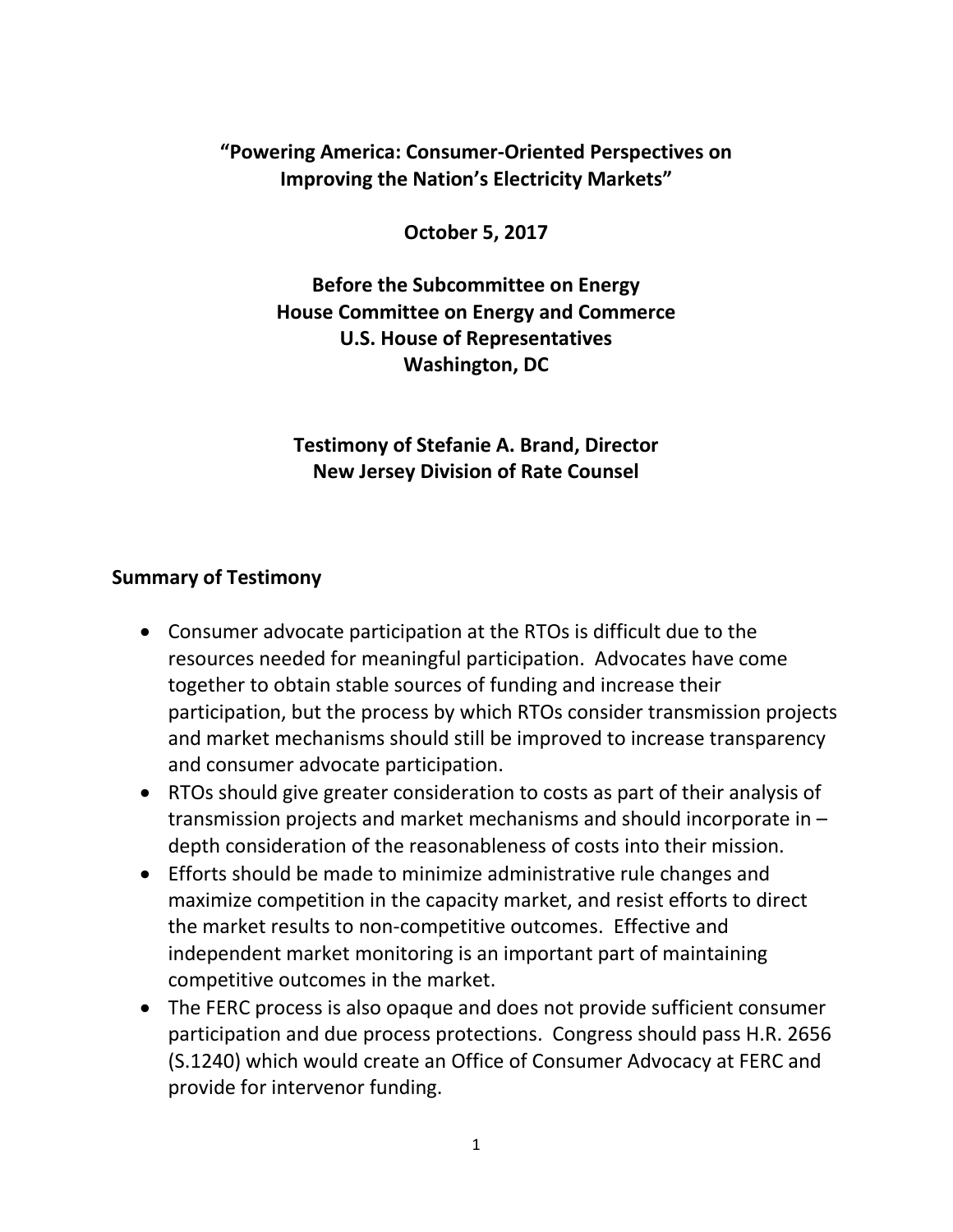Good Morning Chairman Upton, Ranking Member Rush and distinguished members of the Subcommittee. My name is Stefanie Brand and I am the Director of the New Jersey Division of Rate Counsel. Rate Counsel is a state agency designated by our Legislature to represent utility customers of all sizes – residential, commercial and industrial – on both the state and federal levels. We participate extensively in matters and proceedings at PJM Interconnection, as well as at the Federal Energy Regulatory Commission (FERC). In addition, I am an Executive Committee member of the National Association of State Utility Consumer Advocates (NASUCA), an association of agencies in over 40 states and the District of Columbia, whose members are charged by statute with representing utility consumers.

I very much appreciate the opportunity to appear before you today to talk about the role of consumer advocates at the Regional Transmission Organizations (RTOs) and at FERC. Our office, and other members of NASUCA, have been actively involved in pressing for greater consideration of the needs and interests of consumers in the federal electricity markets and in transmission planning and cost allocation. It has been a long, uphill battle. We have had some successes but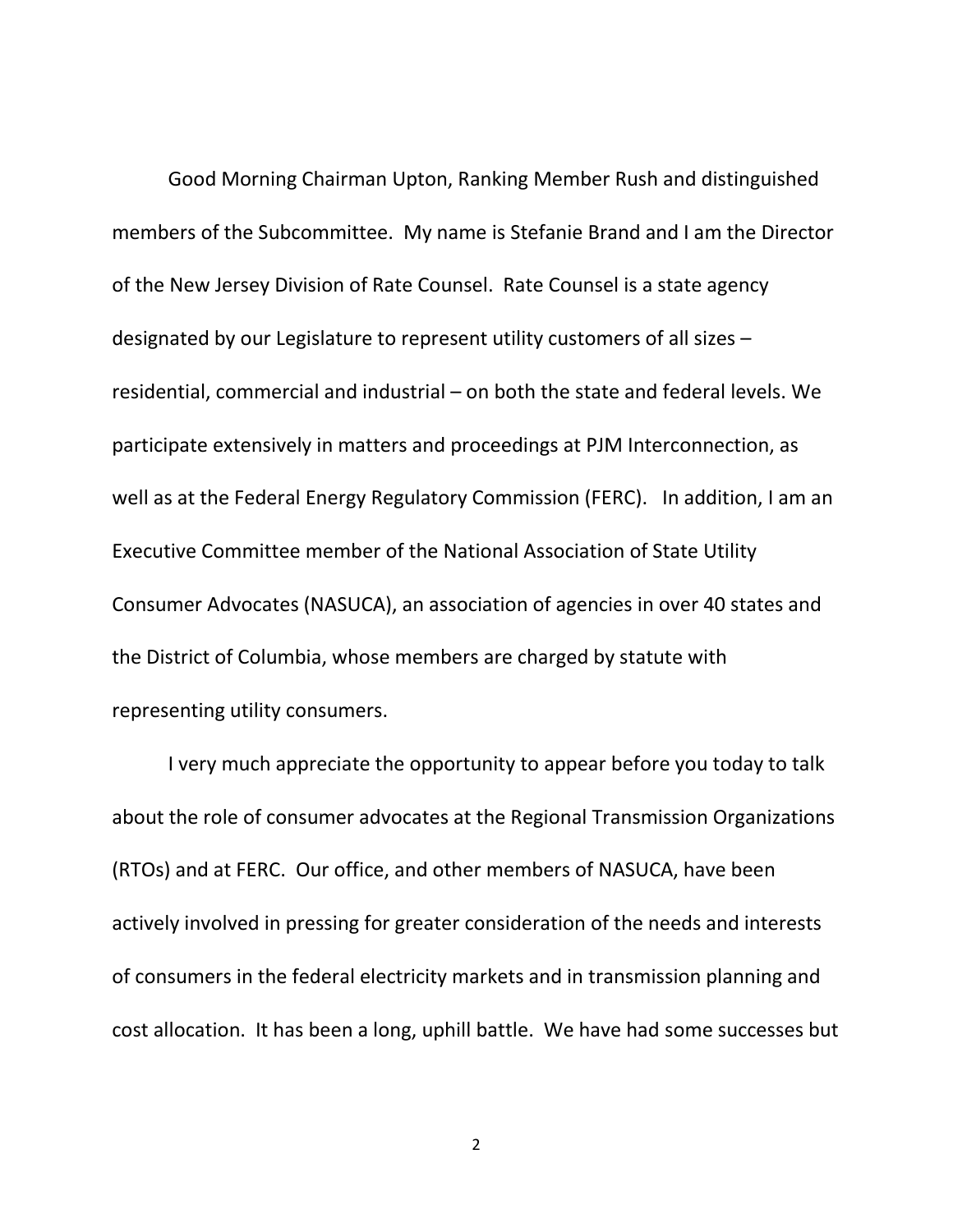there is a very long way to go and we very much appreciate the attention of this Subcommittee to this very important topic.

At PJM, the sheer number of issues and meetings makes it very difficult for consumers to participate. The stakeholder process in which issues are considered and proposals are formulated is extremely complex and requires attendance at many meetings mostly at PJM headquarters in Valley Forge, PA. By way of example, in September there were 44 meetings over 22 days. In August, there were 45 meetings over 21 days. While most of these meetings are accessible by phone or webinar, as in many arenas much of the work takes place on the sidelines or in the hallways making physical attendance a priority, if not a necessity. This can be a tremendous strain for resource-strapped agencies like ours, and even more so for state consumer advocates who must fly to get there. The consumer advocates within the PJM footprint have attempted to deal with this by working together. We formed a group called the Consumer Advocates of PJM States (CAPS) that allows us to pool our resources so that we speak together with a stronger voice. We have an Executive Director who is present at the most important meetings representing us as a group, and individual offices are stepping up efforts to vote, participate and speak up in the PJM stakeholder process. CAPS also facilitates education and information sharing so that we are better able to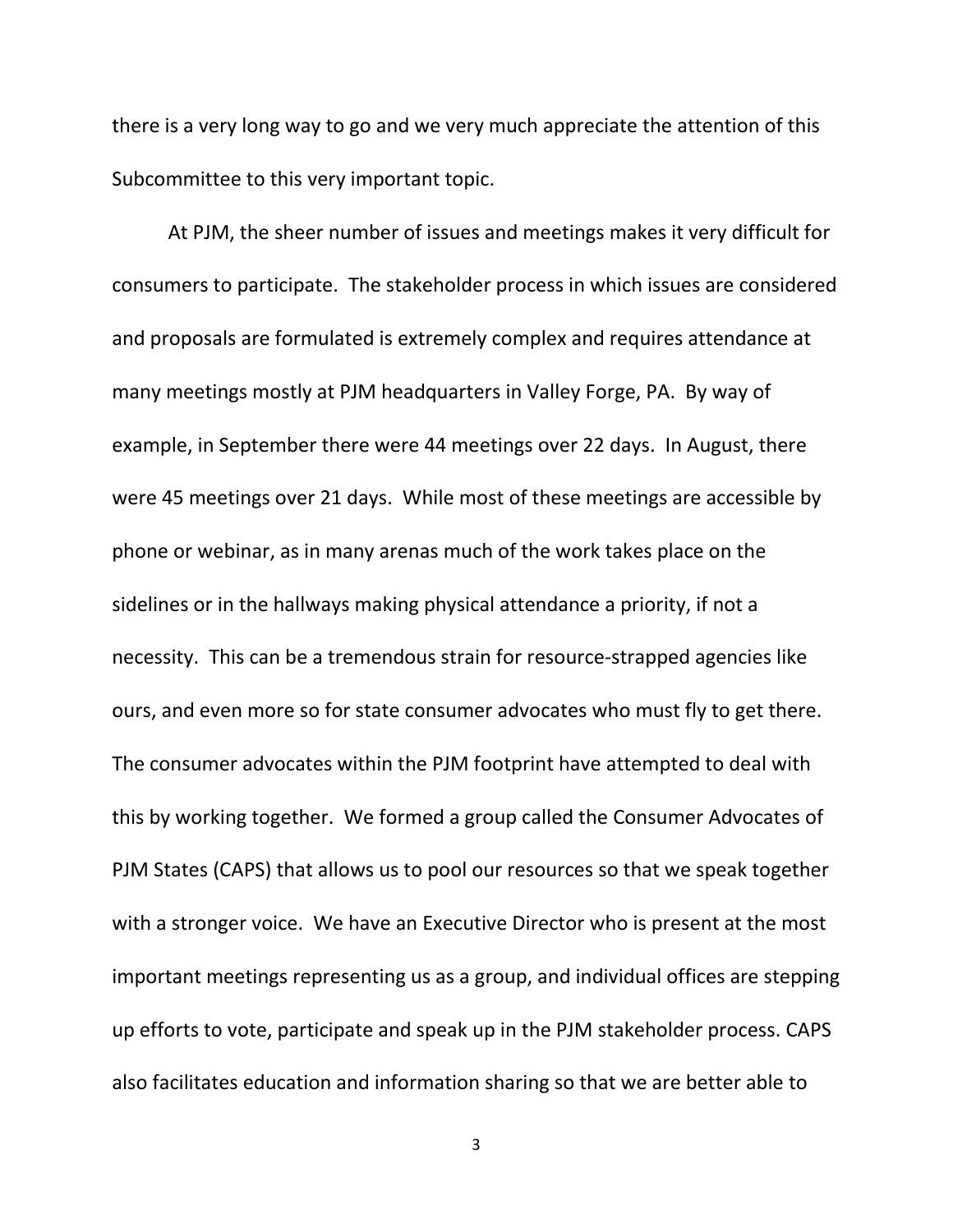keep track of all of the meetings and proceedings that are going on simultaneously. Even with this increased focus, our participation is limited and is certainly less than the other sectors at PJM.

CAPS was formed and received a stable source of funding after several years of trying. An initial vote by the members of PJM to fund CAPS through the PJM tariff was rejected, even though the cost would be less than a penny per year for residential customers. The fact is that there was, and still is, resistance to having a greater voice for customers. While PJM was receptive to the idea and tried to help us, given the structure of PJM and sector weighted voting process, our efforts were brushed aside. It was only with the support of our states and money from an enforcement settlement at FERC that was earmarked for customer related projects, that we received a few years of funding and were able to start work. CAPS then established itself as a beneficial partner in the process, so much so that that the next time CAPS funding came before the PJM membership, it was overwhelmingly approved.

My understanding is that in other RTOs, such as the Midcontinent Independent System Operator, or MISO, even less progress has been made. In MISO, funding is available to state consumer advocates only to reimburse for MISO-related travel expenses. That funding comes from the Organization of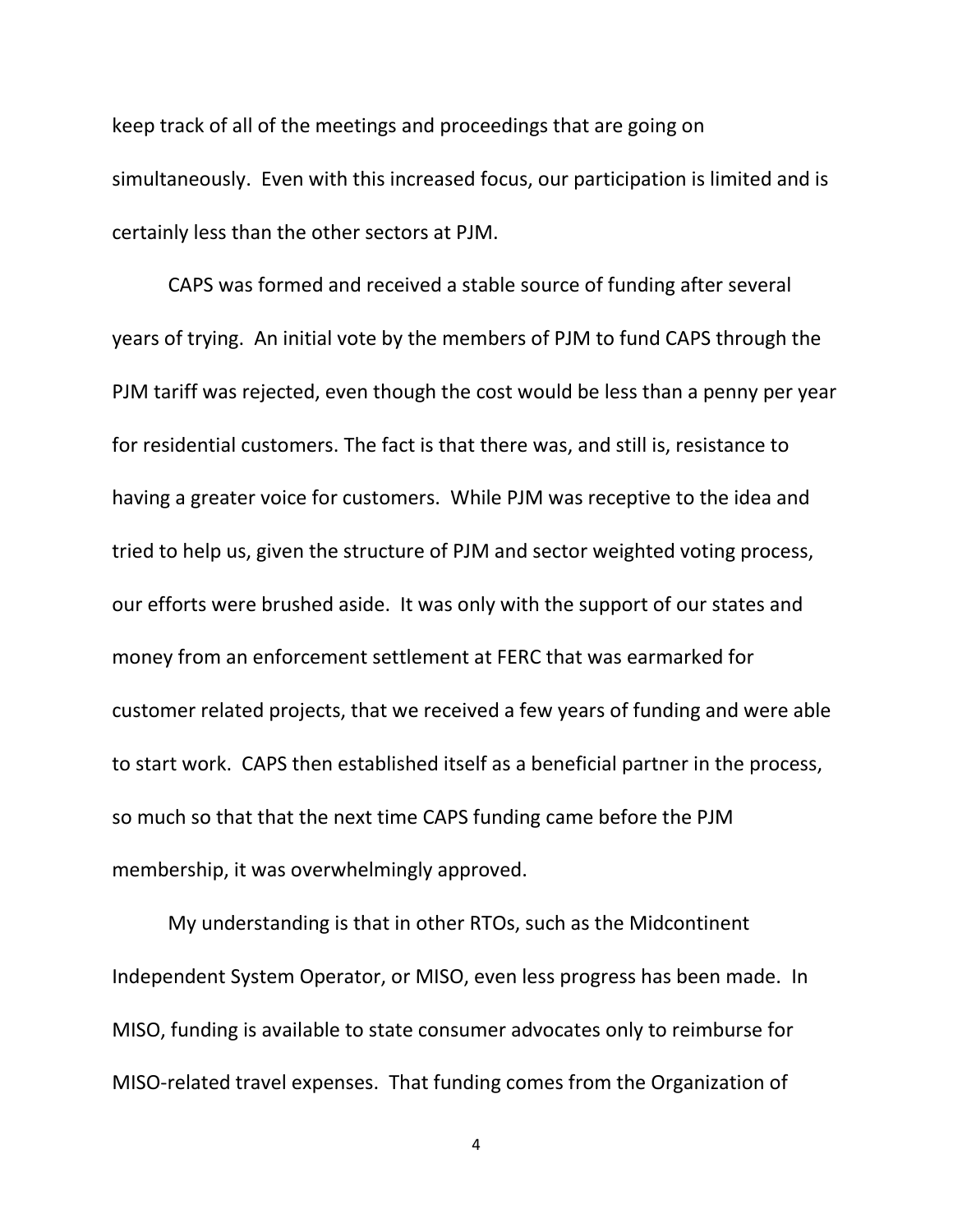MISO States, which is made up of state commissions within the MISO footprint, who stepped in when efforts by the consumer advocates to obtain stable funding were opposed by the transmission owners.

There are a few potential solutions to the difficult task of increasing consumer participation at the RTOs. The first would be to identify and make available sources of funding for groups like CAPS. Generally the amount that would be needed is so small that it would be a minuscule component of the RTO tariff. As I mentioned, CAPS funding amounts to about a penny a year for a residential customer, and the benefit that customer receives is much greater.

In addition to funding mechanisms, consumer participation at the RTOs could be improved if consideration of the interests of consumers was made a more central part of the mission of the RTOs. Ensuring that rates are just and reasonable is certainly an essential goal of the Federal Power Act. It should also be a critical component of the analysis for those charged with implementing the Act. Consideration could also be given to having consumer interests represented on the RTO Board, or at least to having a designated consumer liaison among the Board members. Even if only one member of the Board had familiarity with the concerns of consumers it would go a long way toward bringing those concerns into the conversation.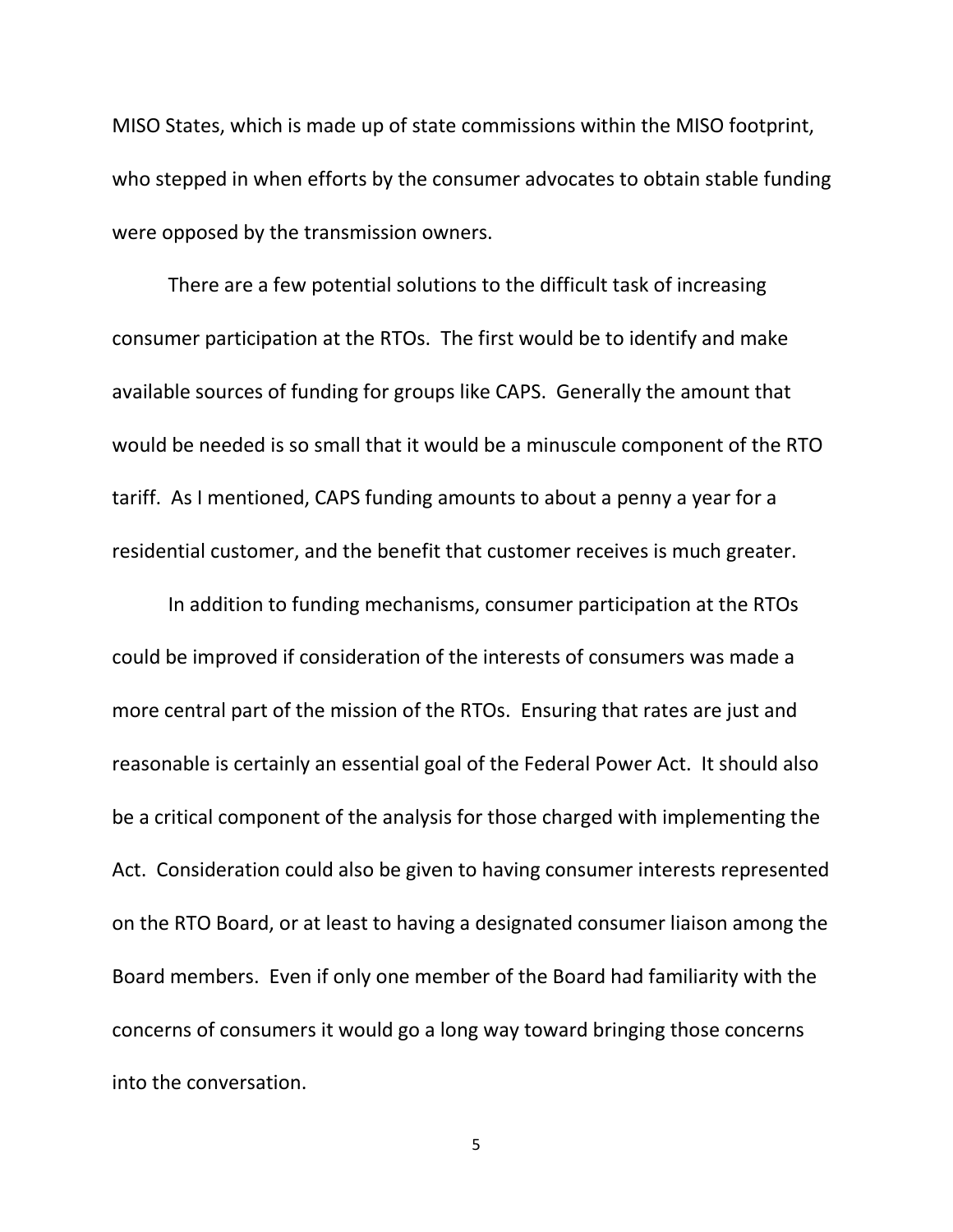While CAPS represents a significant step forward, consideration of the interests of consumers remains inadequate. PJM's primary function is to keep the lights on, and it freely admits that it does not necessarily factor in the ultimate costs when putting forth proposals or approving projects. While we certainly share PJM's interest in keeping the lights on, we believe that costs should be taken into account early in the process so that customers get the service they need but at a just and reasonable price. There is some progress being made, such as FERC's Order 1000 that seeks to introduce competition into the selection of transmission projects, but there is currently no institutional mechanism for a comprehensive review of costs in the transmission planning and market oversight process at PJM. Once the PJM stakeholder process concludes and PJM files its proposed tariff changes at FERC, the burden of demonstrating that the proposed tariff changes are unreasonable falls to the challenger, who only has 20 days to respond. It is therefore difficult to undertake an in-depth review of cost considerations at that juncture. This failure to adequately consider costs early enough in the process is something that needs to change to make the system work better for consumers.

With respect to the markets, competition should keep prices at a reasonable level. I do believe that competitive markets work and that New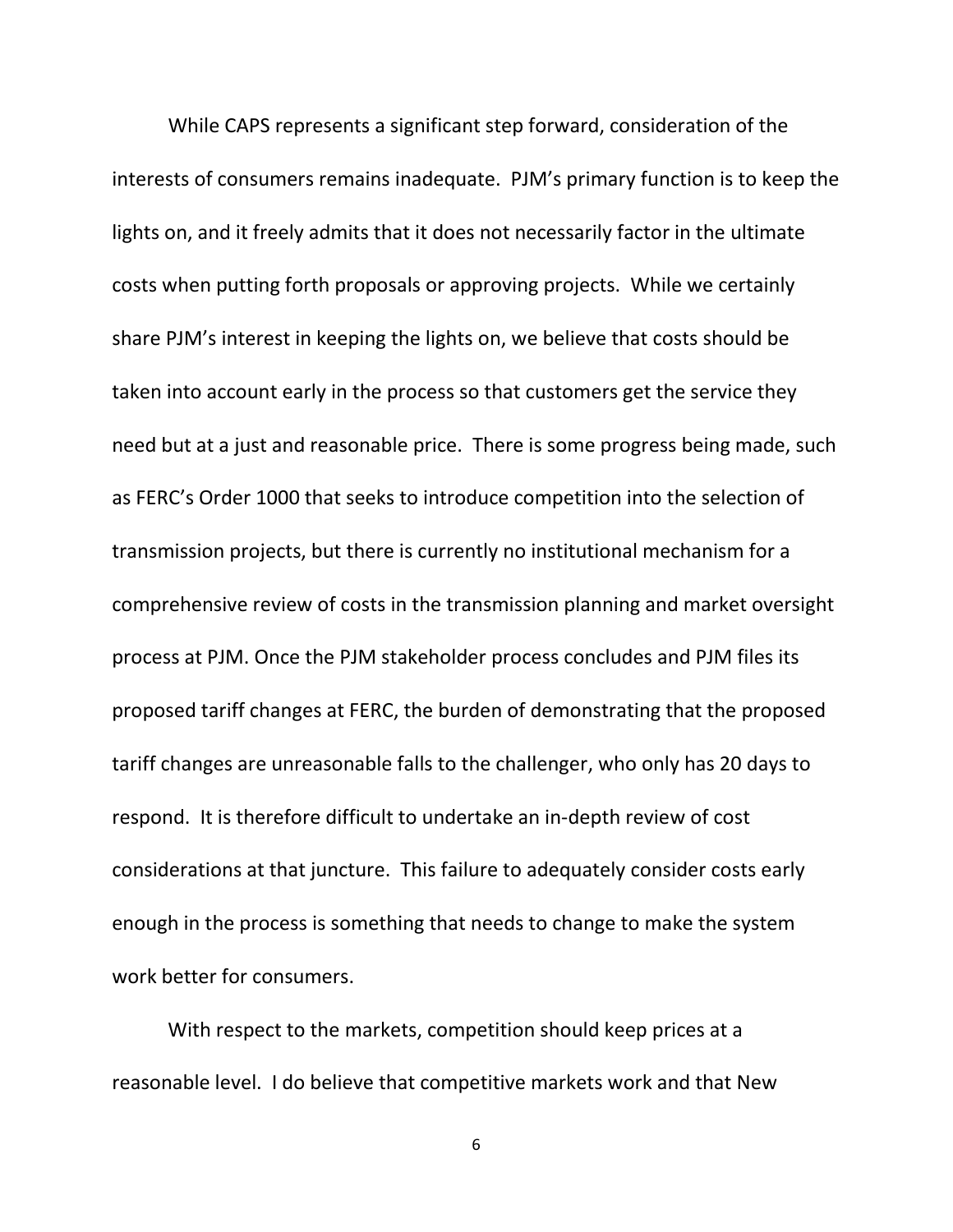Jersey's ratepayers have benefitted from the State's participation in the federal electricity markets. However, as time has gone on there have been more and more administrative changes to the market rules so that, with respect to the capacity market at least, it is so administratively driven that it is difficult to call it a market. At any given time at PJM, there are multiple proceedings to examine market changes. In fact, since 2010, there have been 27 significant filings made to modify RPM. There have been rule changes in just about every annual auction since 2007 when the Reliability Pricing Model was put in place for PJM's capacity market.

What is the impact of this for consumers? First, the system is so opaque and confusing and constantly changing that the average consumer will never make sense of it. Even some of the largest consumers who do participate directly at PJM and consumer advocates whose job it is to pay attention and monitor these markets have difficulty understanding the many rules and revisions to those rules. In New Jersey, generation and transmission costs, which flow through PJM, account for nearly 60% of a customer's bill, and there really is no way for customers to understand how those costs are derived.

Second, the complexity of the rules I believe leads to higher prices. There are so many "fixes" each time a particular problem or issue arises, that consumers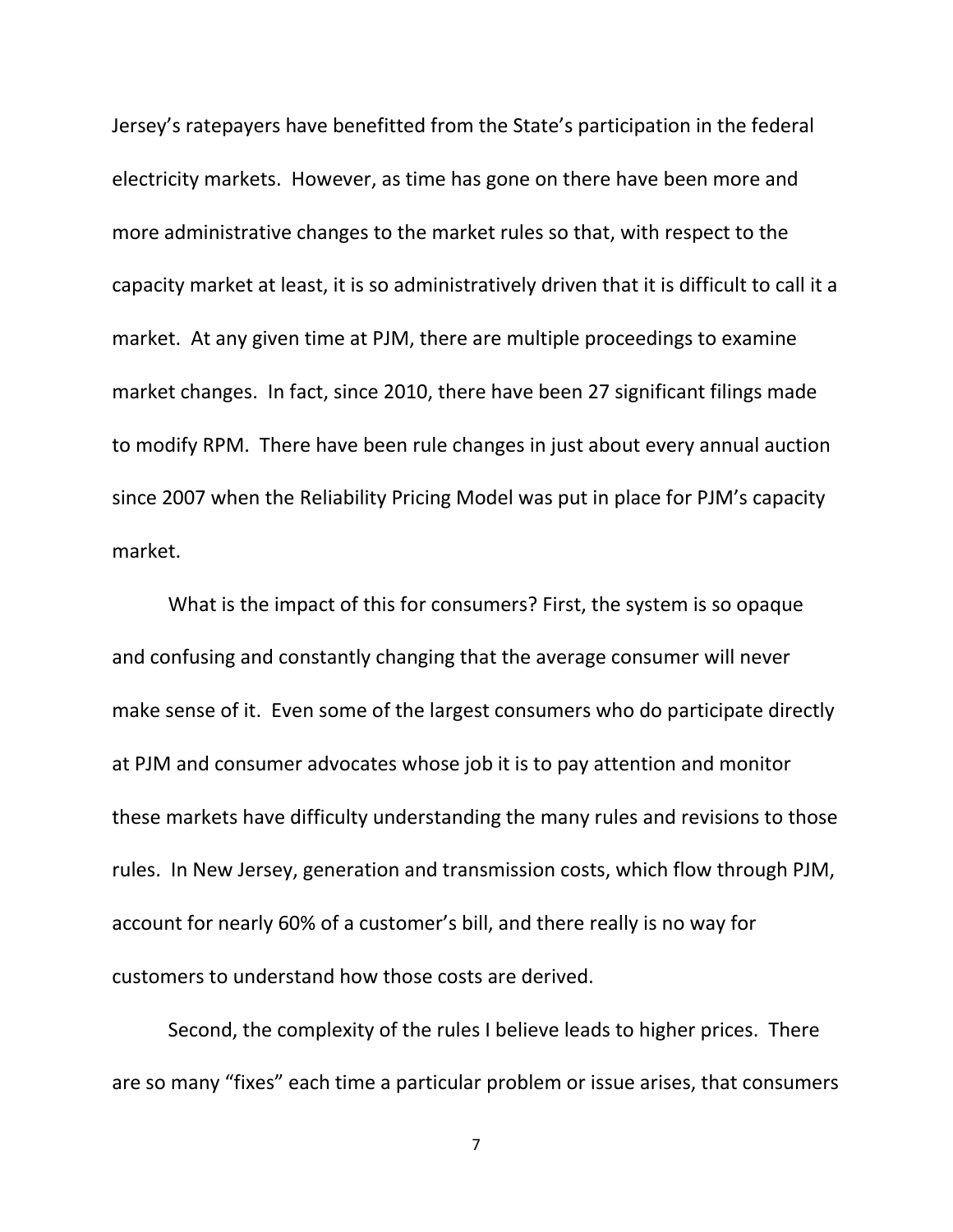end up subsidizing virtually everyone. In fact, as we are seeing now, when the market does work, favoring lower priced generation sources and bringing overall prices down, the unsuccessful bidders and generators faced with lower prices then seek changes and subsidies to undo those market results. Rather than leveling the playing field among market participants, these efforts raise the entire playing field so that everyone pays more.

This is one of the reasons why retail prices appear to be staying flat even though we are relying more on inexpensive gas generation. In addition, on the state level utilities view reductions in the cost of generation as "headroom," allowing them to propose other initiatives to be paid for with the savings. In New Jersey, we have certainly seen some reductions in our gas prices and heating costs, but not as much as you might expect given the increased reliance on cheaper natural gas. It may be useful to explore other sources of funding, such as federal grants for grid modernization, to reduce this additional spending and return the "headroom" to customers.

We do have a strong Independent Market Monitor (IMM) at PJM who diligently works to keep the markets competitive. In many instances it is only the intervention of the IMM that ensures competitive market outcomes. But it is a battle for him as well. I cannot stress enough the importance of independent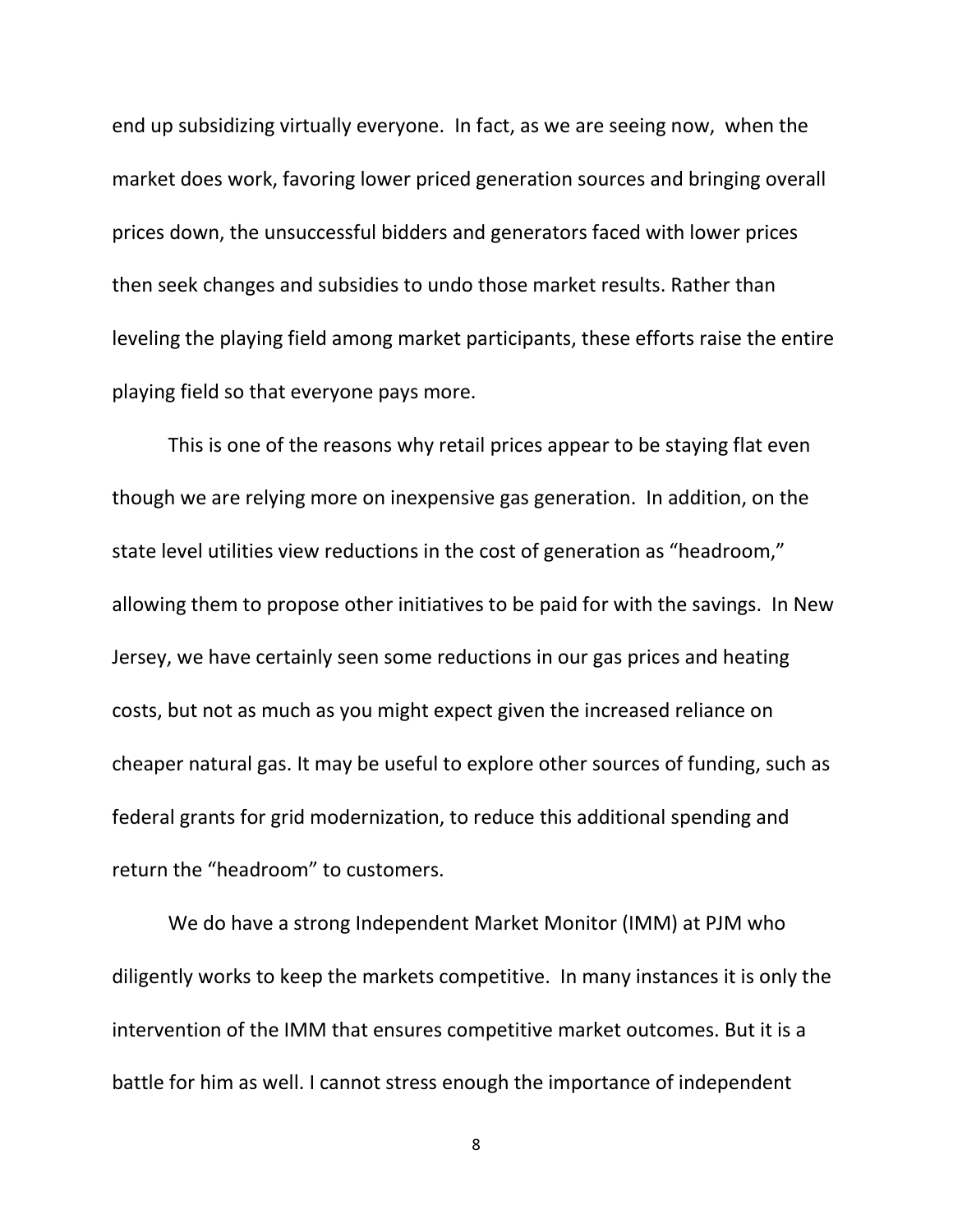monitoring of these markets. The RTOs themselves are private corporations governed by their Board but beholden to their members, who for the most part are transmission owners and generators who join the RTO voluntarily. There are those within PJM who would seek to limit the IMM's access and authority which would undermine his effectiveness. The access and independence of the market monitor is essential not only to protect competition, but also to foster confidence in the markets by regulated entities and the public.

The process at FERC is not much more consumer friendly. Nearly all proceedings are conducted on paper, with limited opportunity for public input. Evidentiary and public hearings are rare. The process consists of each side filing briefs and then at some point an Order is issued. There is no opportunity for cross-examination if factual certifications are submitted and there is no oral argument on the legal or policy issues. An application for rehearing is required before an appeal can be taken and even though the statute provides a deadline by which the agency must act on the petition for rehearing, FERC often grants the rehearing request to satisfy that deadline but then fails to take any further action for long periods of time. This serves to delay the ability of objectors to be heard in court and the delay often effectively denies relief as there is rarely a stay in place while the rehearing is pending.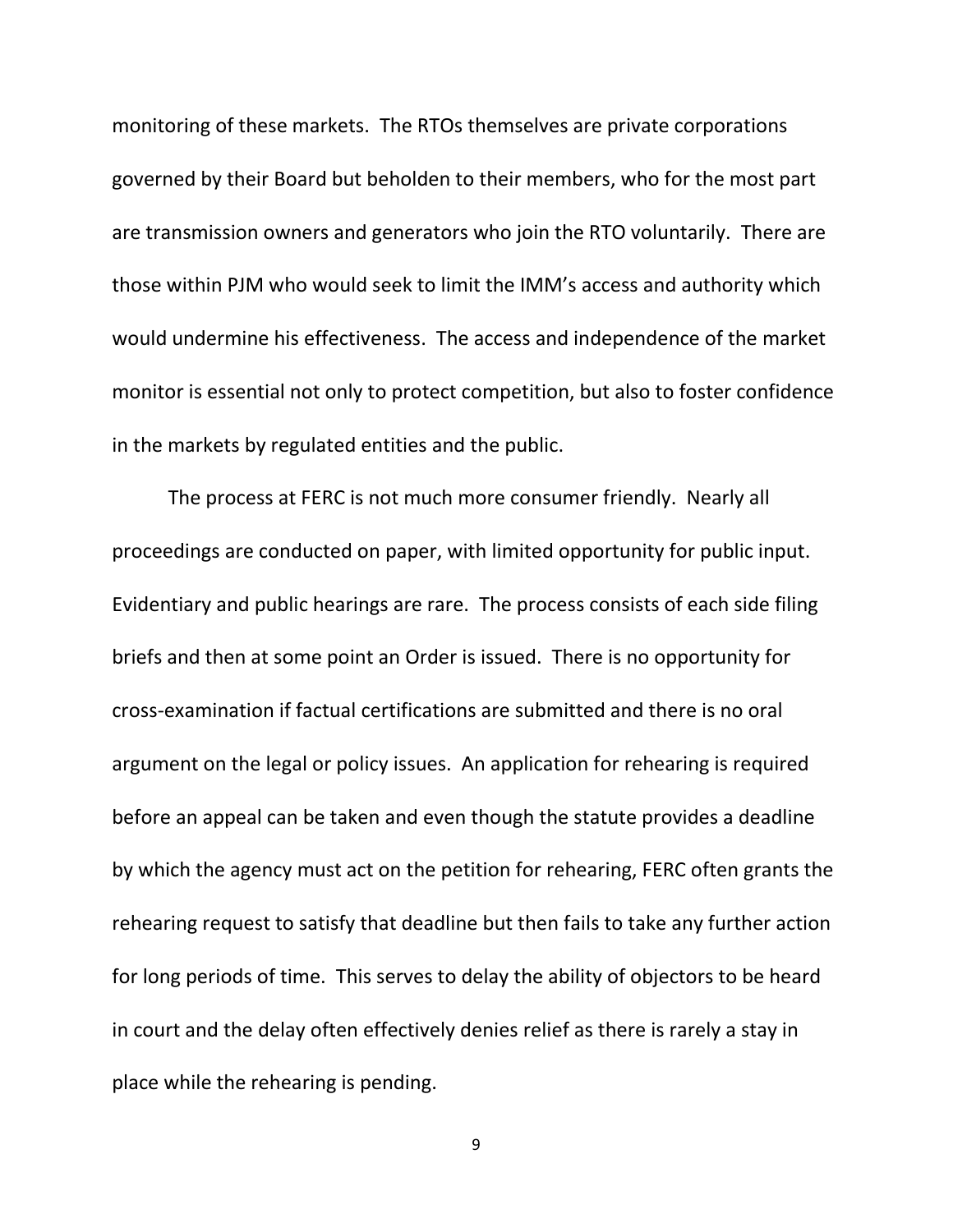Consumers need real representation at FERC to protect their due process rights and seek redress. Increased transparency and more opportunity for public participation at FERC would advance that important objective. There is a bill pending H.R. 2656 (S.1240) sponsored by Congresswoman Schakowsky that would create an Office of Consumer Advocacy at FERC and provide for intervenor funding. We support this legislation and think a FERC-level version of CAPS will provide much greater opportunity for consumers to be heard. In addition, we believe legislation requiring greater public participation and transparency in FERC proceedings is long overdue. We would also urge you to develop and support such legislation.

To summarize, I urge you to consider the following:

- Establish stable funding mechanisms for consumer advocate organizations to participate in stakeholder processes at the RTOs;
- Make consideration of the reasonableness of costs part of the RTO's mission and consider requiring that at least one member of each RTO Board be a representative of or liaison to consumer interests;
- Explore ways to minimize administrative rule changes and maximize competition in the capacity market, and resist efforts to direct the market results to non-competitive outcomes;
- Mandate effective and independent market monitoring in all RTOs;
- Support H.R. 2656 and other efforts to increase transparency, consumer participation and due process protections at FERC.